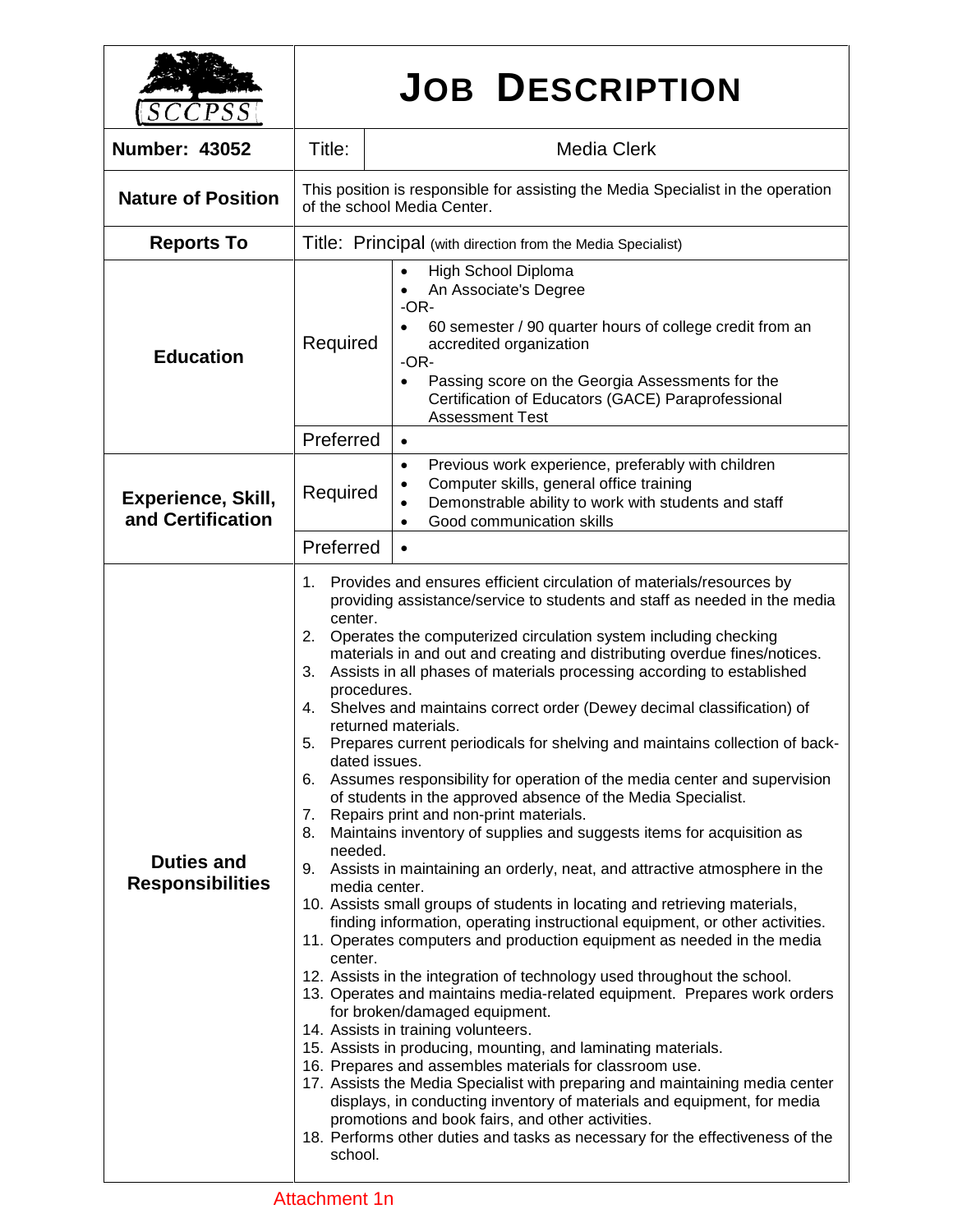|                               | <b>JOB DESCRIPTION</b>                                                                                                                                                                                                                                        |  |  |             |
|-------------------------------|---------------------------------------------------------------------------------------------------------------------------------------------------------------------------------------------------------------------------------------------------------------|--|--|-------------|
| <b>Number: 43052</b>          | Title:<br>Media Clerk                                                                                                                                                                                                                                         |  |  |             |
| Terms of<br><b>Employment</b> | Incumbents will be considered "at will." Appropriate pay will be determined based on the Grade<br>as determined by Human Resources and allowable experience. The work calendar will be 200<br>days $(190 + 10$ holidays). $(G-5)$ Non-exempt<br>revised 09-15 |  |  |             |
| <b>Approvals</b>              | Director Level                                                                                                                                                                                                                                                |  |  | DATE        |
|                               | Chief Level                                                                                                                                                                                                                                                   |  |  | <b>DATE</b> |
|                               | <b>Human Resources</b>                                                                                                                                                                                                                                        |  |  | DATE        |
|                               | Superintendent                                                                                                                                                                                                                                                |  |  | DATE        |